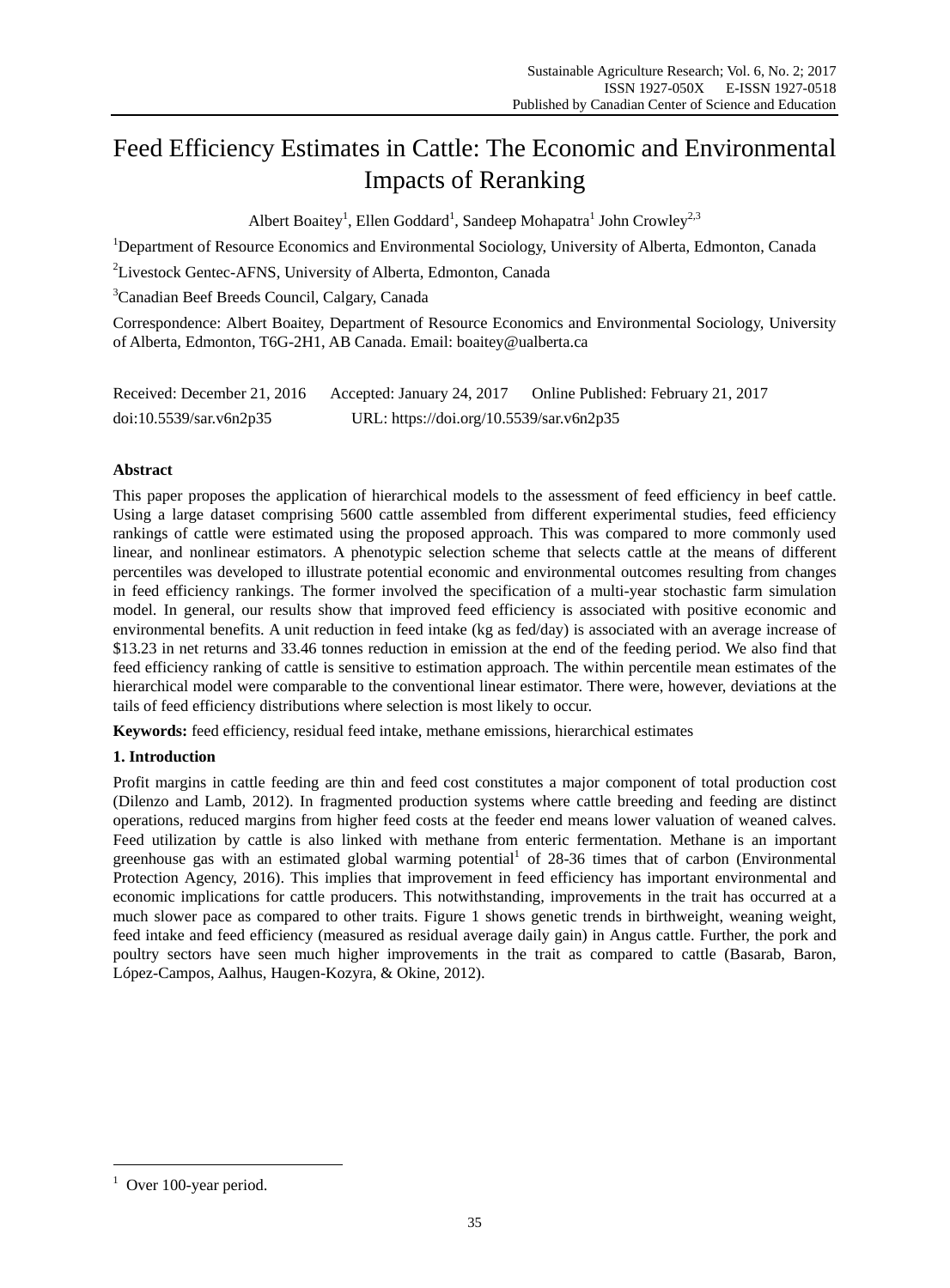

Figure 1. Angus cattle: Trends in selected traits (Data source: Angus Beef, 2015)

Improvements in feed efficiency through breeding requires the identification of high performing individuals and the linking of this information back to their parents (bulls and dams) and/or their genomic information. In breeding programs this requires both genotypic and phenotypic data. The latter refers to actual feed intake and performance data. Feed intake is affected by both genetic and environmental factors. This suggests that accurately accounting for these different sources of heterogeneity is critical for several reasons. The most important being that errors in the feed efficiency estimate of an individual can distort its ranking within a cohort of cattle. This can, in turn, affect the valuation of performance of the parents of these animals leading to errors in selection. The intertemporal nature of breeding decisions means the economic and environmental implications of these errors can be far-reaching.

Studies (e.g. Robinson, 2005a; Robinson 2005b; Berry & Crowley, 2013) have evaluated aspects of RFI estimation. Robinson (2005a) examined the impact of measurement errors in covariates in the context of residual feed intake estimation. Errors in covariates were found to be a significant source of bias in the resulting coefficient estimates. Approaches such as inverse regression were suggested as a means of correcting for the effect of these errors (Robinson 2005a). Robinson (2005b) compared different estimates of weight gain using feed efficiency data. Berry and Crowley (2013) noted possible nonlinear relationships between feed intake, average daily gain (ADG) and metabolic mid-weight (MWT) amongst diverse populations and animals with inferior genetic merit for these traits. Basarab, Price, Aalhus, Okine, Snelling and Lyle (2003) found evidence of the possibility of re-ranking cattle based on efficiency estimates from the different linear models used. The use of more robust empirical techniques and the impact of errors in estimation, as it pertains to the economic and environmental wellbeing of beef farms, have not been previously explored.

In the light of the foregoing, this paper has two objectives. First, we estimate and rank a large dataset of cattle by feed efficiency estimator using a multi-level estimation technique and compare rankings with that of more commonly used approaches. Second, we evaluate the economic and environmental consequences resulting from changes in the feed efficiency ranking of cattle by the different estimation approaches. From this analysis, we can quantify the implications of model accuracy. In the economic analysis, we assess the impact of selection at different percentiles on profits using a stochastic farm model. We also track methane from enteric fermentation sources and evaluate differences in emissions by feed efficiency estimator.

The rest of the paper proceeds as follows. A brief overview of the existing literature on the measurement of feed efficiency is first presented. This is followed by a description of empirical approach and data sources. The results of the analysis are then presented. The final section provides concluding remarks.

#### *1.1 Feed Efficiency, Measurement and Improvement*

Feed efficient cattle consume less feed per unit measure of beef produced. Commonly used estimates of feed efficiency include: feed conversion ratios (FCR) (Brody, 1945) and residual feed intake (RFI) (Koch, Swiger, Chambers, & Gregory, 1963). Although extensively used in the past, the former has been less favored in recent years as a result of unfavorable correlations between FCR and its component traits (Nkrumah, Basarab, Price,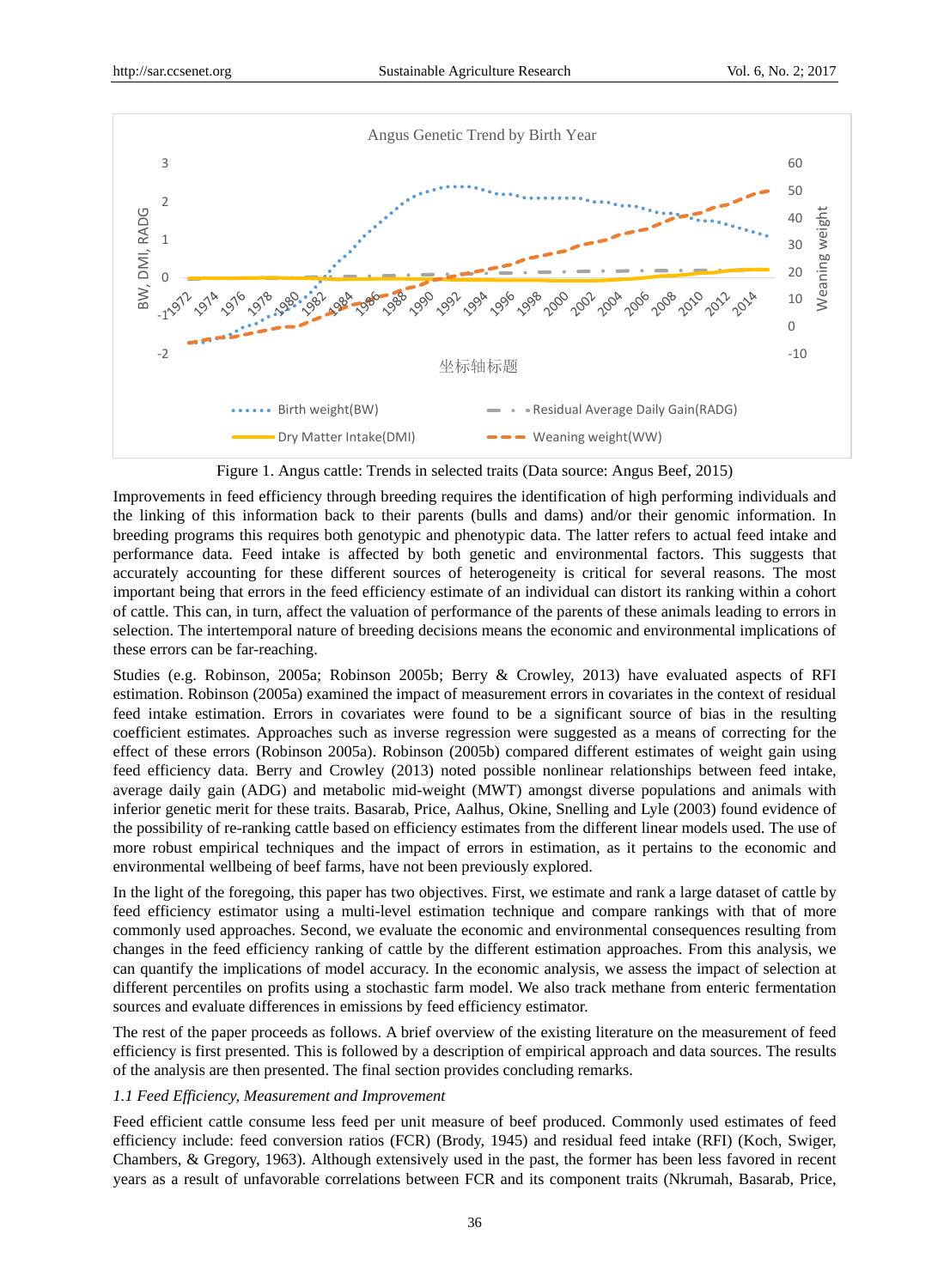Okine, Guercio, & Moore, 2004; Archer, Richardson, Herd & Arthur, 1999). Residual feed intake (RFI), estimated as the difference between actual animal feed intake and predicted feed intake, is the prevalent measure of feed efficiency across the different livestock production systems (Koch, Swiger, Chambers, & Gregory1963; Archer, Richardson, Herd & Arthur, 1999; Rauw, Soler, Tibau, Reixach & Raya, 2006). Differences in RFI capture variations in the efficiency with which individual animals utilize feed for maintenance and production (Basarab et al., 2003; Johnson, Chewning & Nugent, 1999). Lower RFI values are more desirable since they imply more efficient conversion of feed into meat per unit of intake. Predicted feed intake is typically estimated as a linear regression of actual animal feed intake on a set of covariates such as average daily gain, mid metabolic body weight and measures of meat composition such as back fat (Hoque, Kadowaki, Shibata, Oikawa & Suzuki, 2009).

Previous studies (e.g. Arthur, Archer, Johnston, Herd, Richardson, & Parnell, 2001; Herd & Bishop, 2000; Basarab et al., 2003) have examined residual feed intake for different categories of beef cattle. This residual portion of feed intake forms the basis for identifying relatively more efficient-cattle with lower (negative) RFIs. It has been suggested that RFI could represent variations in metabolic processes which determine feed efficiency (Brelin & Brannang, 1982; Korver, 1988). As errors from the regression of covariates that capture size and growth, residual feed intake is phenotypically independent of these production traits. This implies that there will be little correlated effects of the selection for feed efficiency. Arthur et al. (2001) in a study of feed efficiency in Angus cattle, estimated a linear regression model of feed intake on metabolic weight and ADG controlling for group and sex effects. Residual feed intake was derived as the difference between an animal's actual feed intake and predicted feed intake given its' size and growth. Additionally, the study found evidence of genetic and phenotypic independence between RFI and component traits. Herd and Bishop (2000) assessed the existence of genetic variation in RFI in young bulls and the phenotypic and genotypic relationships between RFI and other important production traits such as mature cow size. The predicted feed equation was estimated as a linear regression of feed intake (FI) on MWT and ADG. Archer (1999) estimated RFI as residuals from the linear regression of feed intake on ADG and MWT. To capture possible heterogeneity across animals resulting from gender and treatment, separate models were estimated for each gender within each test cohort. Arthur, Renand and Krauss (2001) examined genetic and phenotypic relationships between different feed efficiency and growth measures in young Charolais bulls.

While measurement is a crucial aspect of the assessment of feed efficiency an equally important consideration is improvements in trait. Improvements in feed efficiency can be achieved in a variety ways. Table 1 is a summary of selected approaches. These include: through selection, nutrition, the use of growth promotants and management practices. Nutrition related practices include changes in diet composition. For example, the inclusion of higher levels of concentrate in feed is associated with higher feed conversion rates. Meyers (1999) reported a 25% increment in feed efficiency from cattle fed 90-100% concentrate as compared to 60% concentrate diets. The use of growth promotants such as implants, ionophores and beta-agonists is associated with higher levels of feed efficiency (4-23%). In addition to these, evidence from other studies (Myers, Faulkner, Ireland, Berger, & Parrett, 1999; Schoonmaker, Fluharty & Loerch, 2004; Barker-Neef, Buskirk, Black, Doumit, & Rust, 2001) that examined the effect of management practices on the feed efficiency report a negative relationship between weaning time and feed efficiency. In general, feed efficiency is higher in early weaned calves-9-8%. The reported rate of improvement in feed efficiency from selection (i.e. 0.75-1%) is relatively low in magnitude as compared to the other practices outlined. However, the genetic change is per year and is cumulative and permanent.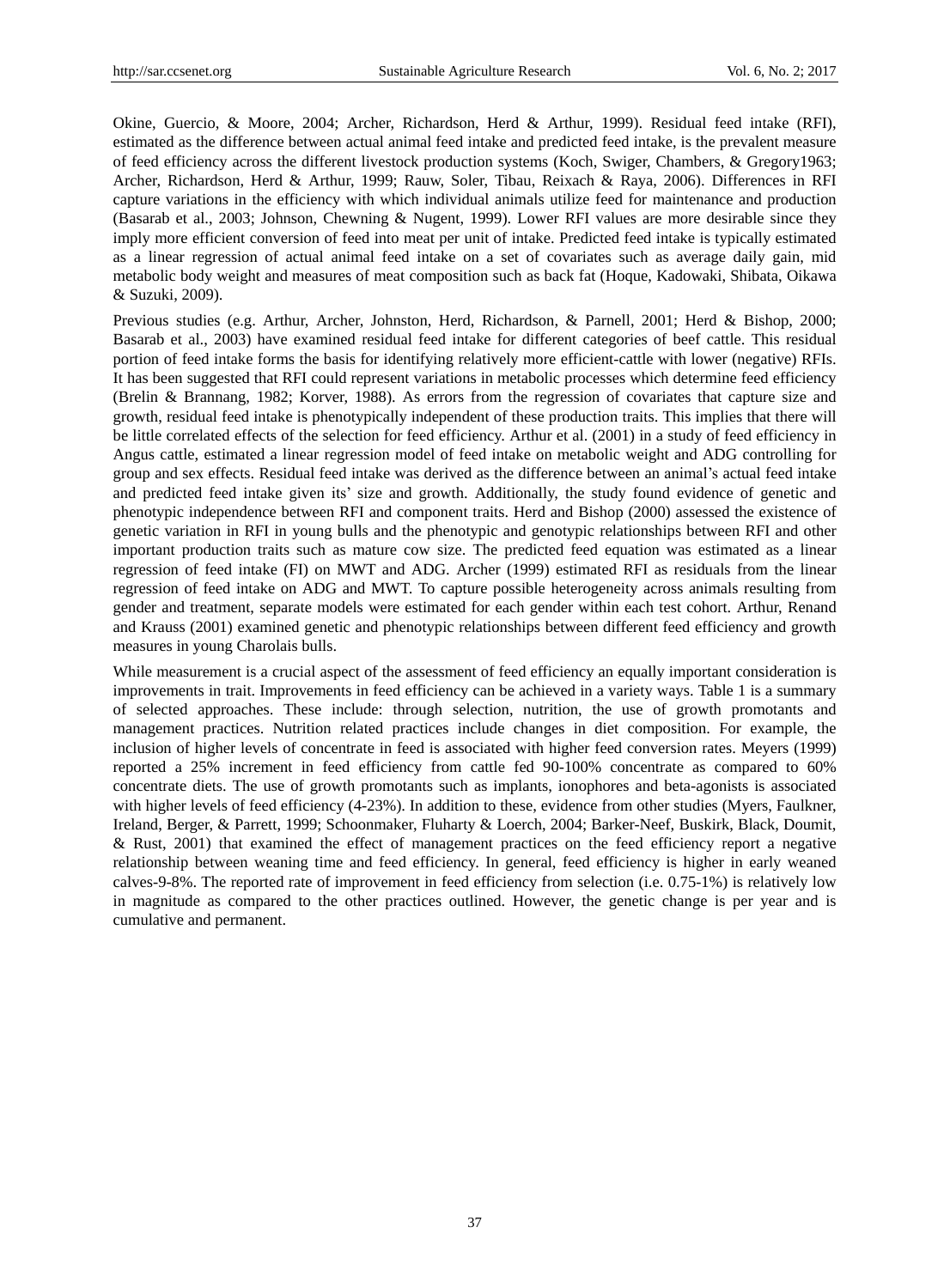| Approach                                 |                                            | Improvements in feed efficiency                                                                                                               | Type<br>of<br>cattle                                                                 | Reference                                                                                                 |
|------------------------------------------|--------------------------------------------|-----------------------------------------------------------------------------------------------------------------------------------------------|--------------------------------------------------------------------------------------|-----------------------------------------------------------------------------------------------------------|
| Selection                                | Select for feed<br>efficiency<br>(low RFI) | 0.75-1% per year improvement in feed<br>efficiency                                                                                            | Calves                                                                               | Basarab.<br>Beauchemin,<br>Baron.<br>Ominski, Guan, Miller and Crowley<br>(2013)                          |
|                                          |                                            | 1.247 kg/day (< feed intake) divergence<br>in feed efficiency from high and low<br>RFI bulls                                                  | Calves                                                                               | Arthur et al., (2001).                                                                                    |
| Nutrition<br>and<br>Growth<br>promotants | Diet<br>Concentration                      | Gain: Feed ratio<br>0.19(concentrate)<br>$0.18$ (pasture)                                                                                     | Finishing<br>phase                                                                   | Myers, Faulkner, Ireland, Berger, and<br>Parrett, (1999).                                                 |
|                                          |                                            | Feed efficiency:<br>25%> (90-100%)<br>concentrate<br>diet)<br>versus (60% concentrate diet)                                                   | Finishing<br>phase                                                                   | Fluharty, Loerch, Turner, Moeller and<br>Lowe (2000)                                                      |
|                                          | Growth<br>Promotants                       | 8.8% (implants)<br>3.6% (Ionophores)<br>12.6% (Beta-agonists)                                                                                 | Feedlot<br>cattle                                                                    | Lawrence and Ibarburu (2000).                                                                             |
|                                          |                                            | Gain: Feed ratio<br>$0.24$ (cattle<br>raised<br>with<br>growth<br>promotants)<br>$0.18$ (cattle<br>raised<br>without<br>growth<br>promotants) | Feedlot<br>cattle                                                                    | Cooprider,<br>Mitloehner,<br>Famula,<br>Kebreab, Zhao and Van Eenennaam,<br>(2011)                        |
|                                          |                                            | Gain: Feed ratio<br>0.17(Implanted steers)<br>0.15(Non-implanted steers)                                                                      | steers                                                                               | Wileman, Thomson, Reinhardt and<br>Renter, (2009)                                                         |
|                                          |                                            | 14%<br>23%                                                                                                                                    | <b>Steers</b><br>in<br>growing<br>phase<br><b>Steers</b><br>in<br>finishing<br>phase | Berthiaume, Mandell, Faucitano and<br>Lafreniere, (2006).                                                 |
| Management<br>Weaning age<br>practices   |                                            | Gain: Feed ratio<br>$0.20(90 \text{ days})$ ; $0.18(152 \text{ days})$ ;<br>0.16(215days)                                                     | Steer calves                                                                         | Myers, Faulkner, Ireland, Berger, and<br>Parrett, (1999).                                                 |
|                                          |                                            | Feed conversion ratio(FCR)<br>9-8%(103 days)                                                                                                  | Steer calves                                                                         | Barker-Neef, Buskirk, Black, Doumit,<br>Rust, (2001); Schoonmaker,<br>and<br>Fluharty and Loerch, (2004). |

Note: different units of the magnitudes of reduction limits comparability

### **2. Methods**

The collection of actual feed intake data of cattle imbedded in different treatment cohorts often requires the pooling of data from multi-sources. A major challenge in analyzing datasets with large sources of heterogeneity is the potential to over-fit the data due to the incorporation of a large set of treatment effects. This context however, provides the ideal condition for the application of estimation techniques that are more adapt to modelling heterogeneity. Gelman (2006) noted that hierarchical models represent a more robust approach when juxtaposed against standard completely pooled and unpooled regression in the analysis of nested data. Previous applications in beef cattle include: the assessment of culling risk (Babcock, Cernicchiaro, White, Dubnicka, Thomson, Ives, Scott, Milliken & Renter, 2013); assessment of variances in average daily gain (Cernicchiaro, Renter, Xiang, White & Bello, 2013).

We propose the application of a hierarchical model approach to the assessment of cattle feed intake data. In estimating the hierarchical model, it is assumed that animals (level 1) are nested within treatment cohorts (level 2) which are nested within the location of the feeding experiment (level 3). The inclusion of level 3 is an attempt to capture region specific idiosyncratic effects common with multi-source dataset. Following Hedeker and Gibbons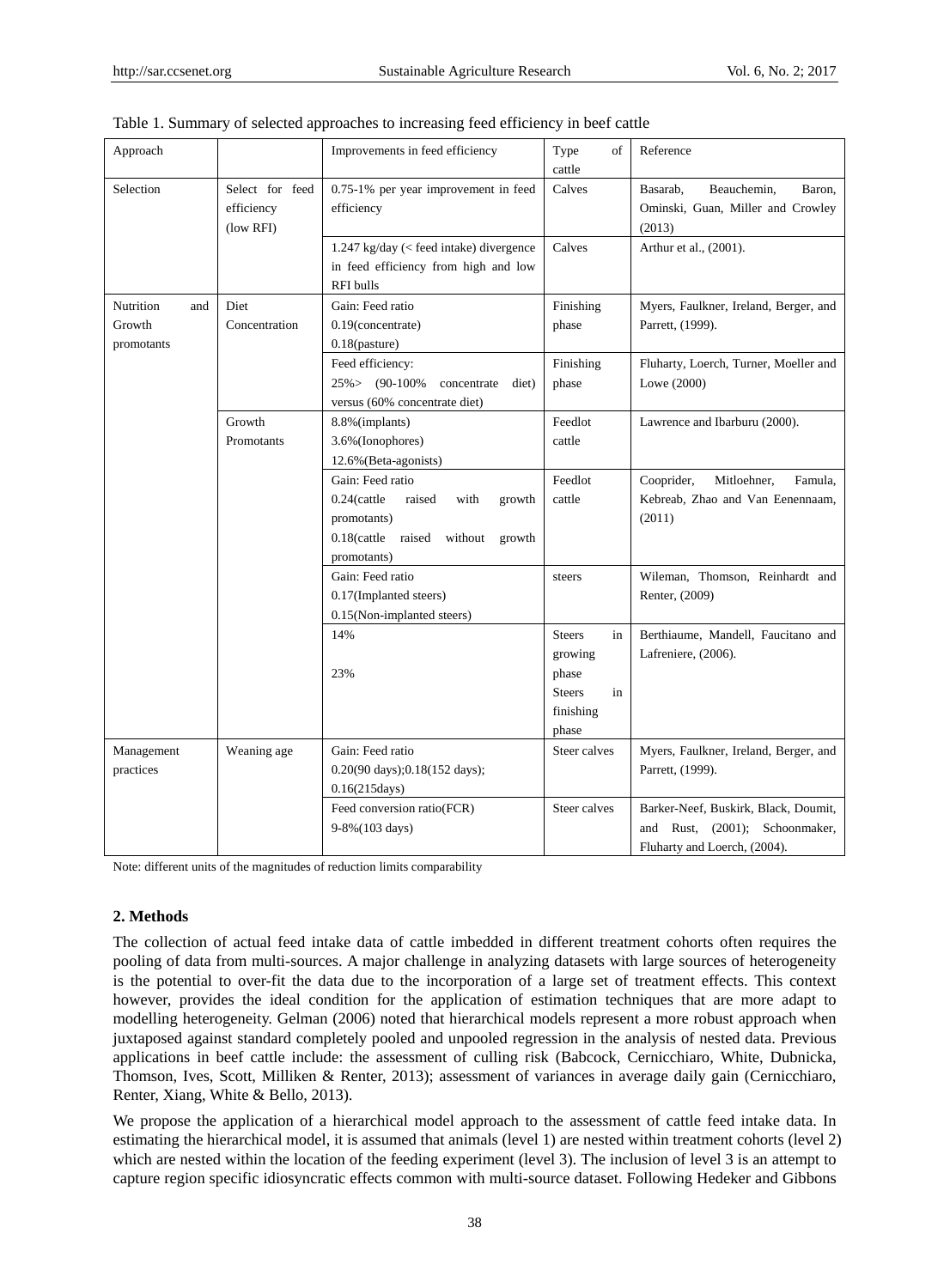(1994), the three level model is specified as:

$$
DFI_{ijk} = \alpha_0 + \alpha X_{ijk} + V_k + u_{jk} + e_{ijk}
$$
  
\n
$$
v_k \square N(0, \sigma_v^2)
$$
  
\n
$$
u_{jk} \square N(0, \sigma_u^2)
$$
  
\n
$$
e_{ijk} \square N(0, \sigma_e^2)
$$
 (1)

where  $DFI_{ijk}$  is the feed intake for cattle *i*  $(i = 1, ..., n)$  in the contemporary group *j*  $(j = 1, ..., 122)$  and source  $\kappa^{(k-1,...,3)}$ ,  $\alpha_0, \alpha$  are estimated parameters,  $v_k$  represents the effect of the  $kth$  source,  $u_{jk}$ denoted the contemporary group effect of the *j* group,  $e_{ijk}$  is the animal level residual term. Estimates of the variance components of the model are also reported. Based on these estimates, Variance Partition Coefficients (VPCs) that measure the proportion of the variation in feed intake attributable to each level within the 3-level hierarchical framework are estimated. For example, VPC at the animal level <sup>(e)</sup>:

$$
VPC_e = \frac{\sigma_e^2}{\sigma_e^2 + \sigma_u^2 + \sigma_k^2}
$$
 (2)

where subscripts  $\kappa$  and  $\mu$  denote data source and contemporary respectively, and variance is  $\sigma^2$ . For each animal *i*, the covariates in the feed intake equation are average daily gain and mid metabolic body weight. In addition to the hierarchical model both linear and quadratic functions are estimated. The breed, sex and contemporary group effects are included as dummy variables. Contemporary group refers to animals in the same treatment cohort. For each of these estimators, the corresponding RFI estimate for the *ith* cattle is derived as the difference between actual and predicted feed intake:

$$
RFI_i = DFI_i - D\hat{F}I_i
$$
 (3)

For a given animal *i*, *RFI*=residual feed intake,  $\overrightarrow{DFI}$  =actual feed intake,  $\overrightarrow{DFI}$  predicted feed intake.

 $\lambda$ 

Based on these estimates, the resulting RFI distributions are derived. To evaluate the potential impacts of selection based on different estimators, the economic and environmental effects of phenotypic changes in RFI at different percentiles are estimated and compared. Net returns from cattle feeding are simulated from a 25-year model that accounts for stochasticity in feed and cattle prices. For each RFI estimation approach *i,* net returns are estimated as:  $NR_i = p_f y_f - p_w y_w - FC(DMI, rf_i, f_p) - OC$  (4)  $= p_f y_f - p_w y_w - FC(DMI, rf_i, f_p) - OC$ 

$$
VR_{i} = p_{f} y_{f} - p_{w} y_{w} - FC(DMI, rf_{i}, f_{p}) - OC
$$
 (4)

where NR is net returns  $p_f$  is finisher price of cattle,  $y_f$  is cattle at finisher weight,  $p_w$  is the price at purchase weight, *w y* cattle at purchased weight, *FC* is feed cost, *DMI* is dry matter intake, *rfi* is residual feed intake,  $f_p$  is the price of feed and *OC* refers to other production costs(veterinary, bedding, transportation costs). Net returns are discounted at 5%.

Cattle are assumed to be initially placed on a backgrounding diet from weaning (550 lbs) to 750 lbs before being transferred to a finisher diet. Cattle are finished at 1225 lbs (Carlberg & Brown 2001). It is assumed that the feeding operation has 5600 animals. Methane from enteric fermentation emitted over the feeding period is estimated as:

$$
Emissionscentre = \frac{\sum (cattle_i * DOF * DMI_i * GEDie * EFEnetcii)}{ECMethod}
$$
 (5)

where *Emissions* is total emissions from enteric fermentation, *cattle* is number of cattle, *DOF* is days on feed, *DMI* is dry matter intake, *GE* is gross content of diet assumed to be 18.45 MJ/kg dry matter, *EF* is emission factor for enteric fermentation assumed to be 6.5% and *EC* is the energy content of methane. The quantification equation is taken from the Alberta low RFI protocol (Environment Alberta, 2012).

#### *2.1 Data and Data Sources*

Feed intake data was collected from three research projects: Agriculture and Agri-Food Canada's(AAFC) Phenomic Gap project (PG1), the University of Alberta at the Kinsella ranch (KIN) and the Elora test station at the University of Guelph (UOG).The PG1 dataset consisted of animal performance tested (i.e. measure for feed intake concurrently with growth rate and body composition) between 2003 and 2012 at the AAFC research station at Lacombe, Olds College, and three other commercial feedlots all in Alberta. Sire breeds were Angus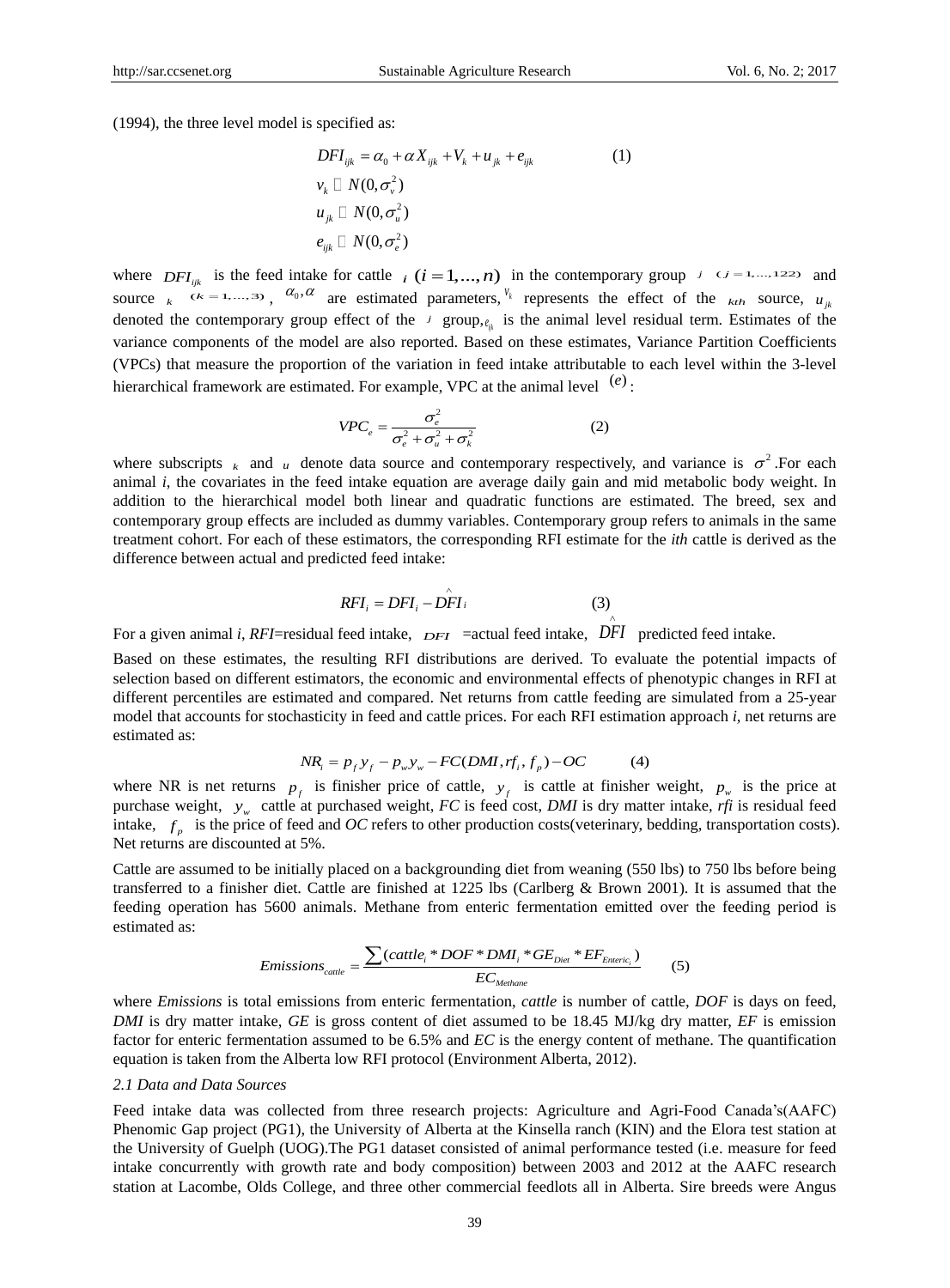(AN), Charolais (CH), Gelbveih (GV). Average age at the start of test was 311 days. The test period, preceded by 28-24 day adjustment period. Data on cattle in the KIN dataset was collected over the period 2007-2011.Average age at the start of test was 222 days. The UOG dataset comprised Angus, Charolais, Limousin, Piedmontese and Simmental sired animals that were performance tested between 1999 and 2007. Animals typically 200 days old were performance tested at the Elora Beef Research center (EBRC) after a 28-35 day adaptation period. Other breeds in the sample included Kinsella Hybrid (HY), Simmental(SM), Red Angus (AR), Shorthorn (SS) and two strains of cattle (denoted TX and M4). A detailed description of the data and methods of data collection can be found in previous studies (Basarab, Colazo, Ambrose, Novak, Mccartney & Baron, 2011; Durunna, Mujibi, Goonewardene, Okine, Basarab, Wang & Moore, 2011; Lu, Miller, Sargolzaei, Kelly, Vander Voort, Caldwell, Wang, Plastow, Moore, 2013).

Data from multiple sources are used in the simulation analysis. Information on feed requirements and entry and exit weights for the feeding phase of the model were obtained from the Alberta beef cow-calf manual (Alberta Agriculture and Food, 2008). Data on overwinter feeding cost of cows and the feeding phase (i.e. backgrounding and finisher) is obtained from Alberta Agriculture and Rural Development (2004) and the Feedlot Investment Risk Simulation decision making tool.

#### **3. Results**

Tables 2 captures the descriptive statistics of DFI, MWT, ADG cattle and feed prices for the overall sample. Mean feed intake for the entire sample is approximately 9.15kg/day, over the range of 4.07kg/day (min) and 15.54kg/day (max). Mean MWT and ADG were 93.51kg and 1.47kg/day respectively. In general, steer prices were higher than heifer prices for both weaned and finished prices. Cattle prices were also inversely related with weight reflecting the so-called price slide. The mean feed barley price (\$/tonne) was approximately \$158. The cost of barley silage (i.e. \$40) was about a third of the feed barley price. Further 73% of the cattle in the sample were male, whilst heifers constituted the remaining 27%. The dominant breeds were HY (12%), AN (12%), HE (30%) and TX (22%).

| Variable                 | Mean   | Min   | Max    |  |  |  |
|--------------------------|--------|-------|--------|--|--|--|
| Feed intake              |        |       |        |  |  |  |
| DFI(Kg/day)              | 9.15   | 4.07  | 15.54  |  |  |  |
| ADG(Kg/day)              | 1.47   | 0.40  | 2.91   |  |  |  |
| MWT(kg)                  | 93.51  | 57.01 | 136.27 |  |  |  |
| Economic indicators      |        |       |        |  |  |  |
| 550 lbs steer (\$/cwt)   | 108.18 | 74.88 | 191.67 |  |  |  |
| 550 lbs heifer (\$/cwt)  | 104.91 | 74.49 | 185.65 |  |  |  |
| 900 lbs steer (\$/cwt)   | 103.64 | 92.52 | 145.72 |  |  |  |
| 900 lbs heifer (\$/cwt)  | 101.71 | 93.14 | 117.46 |  |  |  |
| Barley (\$/tonne)        | 158.15 | 98.06 | 268.31 |  |  |  |
| Barley silage (\$/tonne) | 41.30  | 25.70 | 70.15  |  |  |  |

Table 2: Summary statistics of feed intake, cattle and feed price data.

Table 3 shows the results of the multi-level model. It is assumed that cattle (level 1) are nested within treatment cohorts (level 2) which are nested within the location of the feeding experiment (level 3). In addition to coefficient estimates, the variance components and the variance partition coefficients are also reported.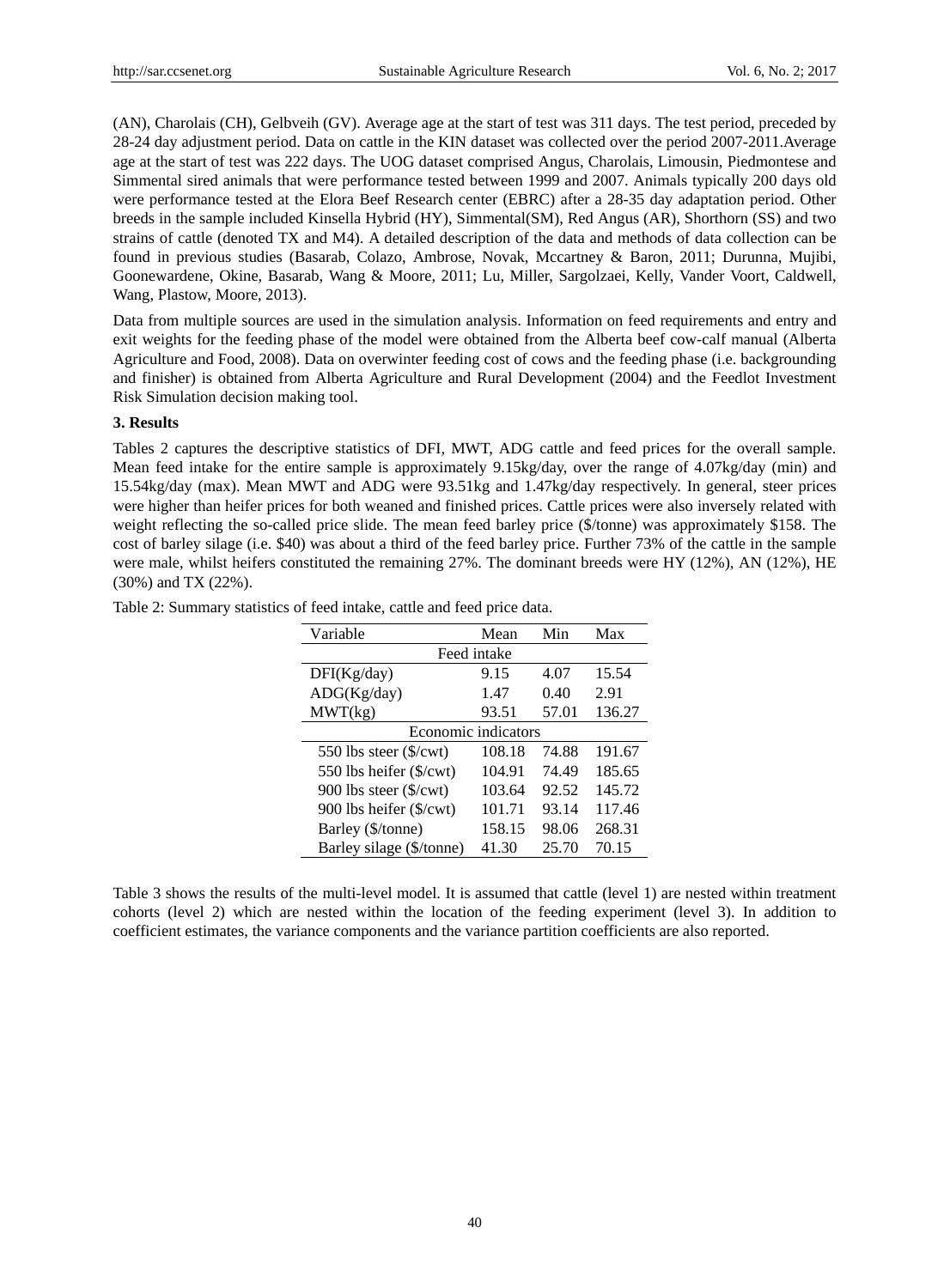|  |  | Table 3. Results of multi-level regression estimates |  |
|--|--|------------------------------------------------------|--|
|  |  |                                                      |  |

| Variable                     | coefficient       |
|------------------------------|-------------------|
| Constant                     | 1.243             |
| ADG                          | $1.387(P=0.01)$   |
| <b>MWT</b>                   | $0.076(P=0.01)$   |
| Sex                          | $0.086(P=0.01)$   |
| <b>HY</b>                    | $-1.393(P=0.01)$  |
| AN                           | $-1.660(P=0.01)$  |
| <b>CH</b>                    | $-1.829(P=0.01)$  |
| HE                           | $-1.686(P=0.01)$  |
| TX                           | $-2.148(P=0.01)$  |
| GV                           | $-1.654(P=0.01)$  |
| M <sub>4</sub>               | $-3.170(P=0.01)$  |
| AR                           | $-1.921(P=0.01)$  |
| <b>SM</b>                    | $-1.862(P=0.01)$  |
| SS                           | $-1.913(P=0.01)$  |
| LM                           | $-1.969(P=0.01)$  |
| <b>PP</b>                    | $1.981(P=0.01)$   |
| Residual Variance            | 0.454             |
| Treatment Variance           | 0.860             |
| Source Variance              | 1.34e-12          |
|                              | 0.35              |
|                              | 0.65              |
|                              | 0                 |
| LR test vs. Linear $Chi2(2)$ | $4635.41(P=0.01)$ |
| Log likelihood               | $-6305.80$        |

Notes: p-value in parenthesis

From Table 3, ADG and MWT positively affect feed intake. A unit increase in MWT is associated with a 0.08 increase (kg/day) in feed intake. A unit change in ADG is associated with a much higher response in feed intake-1.4 kg/day. In general, it seems that the greatest heterogeneity occurs at the contemporary group level. This is followed by the individual level. The source variance was least. Consequently, the VPC estimates were 0, 65 and 35% at the source, contemporary group and animal levels respectively. This suggests that 35% of the differences in feed intake are observable at the animal level as compared to (65%) at the contemporary group level. The breed and gender effects are all significant implying that controlling for these effects was indeed appropriate.

In Table 4, the results of the linear and nonlinear model estimates are presented. In these models, the treatment, breed and sex effects are included as dummy variables. The coefficient estimates of the linear model are generally consistent with the multi-level model although the magnitudes differ slightly. The coefficient estimate for MWT is marginally greater than the corresponding estimate in the multi-level model, the reverse applies to ADG. Also from Table 4, the nonlinear specification does not improve model fit. For each of the reported estimates, the feed efficiency score of each animal is calculated as the difference between actual and predicted feed intake.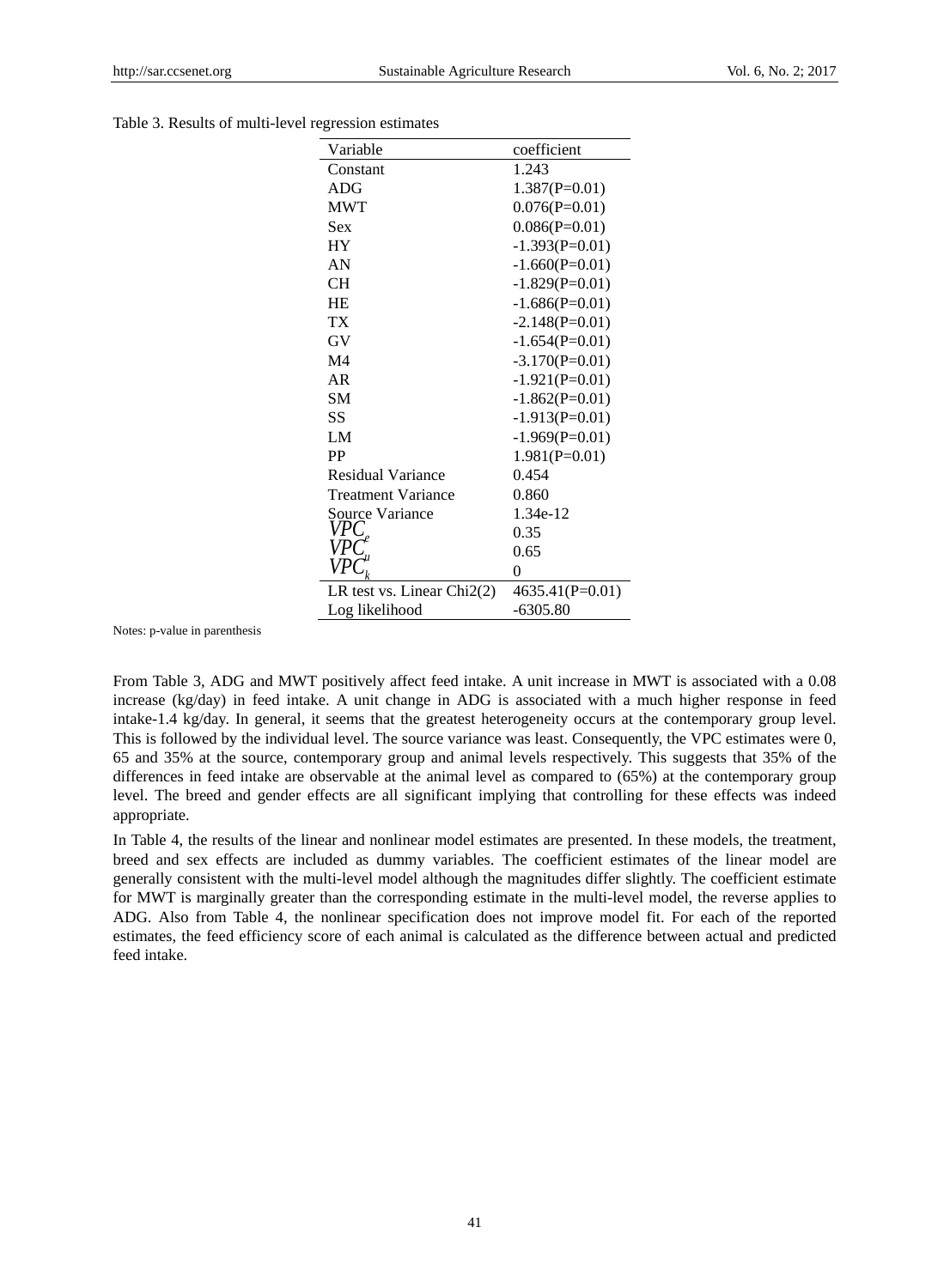| Variable       | Linear           | Quadratic        |  |
|----------------|------------------|------------------|--|
|                | Coefficient      | Coefficient      |  |
| Constant       | $-2.50(P=0.01)$  | 1.197            |  |
| <b>ADG</b>     | $1.403(P=0.01)$  | $1.194(P=0.01)$  |  |
| <b>MWT</b>     | $0.076(P=0.01)$  | $0.0846(P=0.01)$ |  |
| ADG*MWT        |                  | $0.013(P=0.01)$  |  |
| <b>ADGSQ</b>   |                  | $-0.33(P=0.01)$  |  |
| <b>MWTSQ</b>   |                  | $-0.000$         |  |
| Sex            | 0.113            | 0.101            |  |
| HY             | 0.214            | $-3.022(P=0.01)$ |  |
| AN             | $-0.021$         | $-3.250(P=0.01)$ |  |
| СH             | $-0.263$         | $-3.495(P=0.01)$ |  |
| <b>HE</b>      | 0.100            | $-3.335(P=0.01)$ |  |
| <b>TX</b>      | $-1.092(P=0.05)$ | $-4.383(P=0.01)$ |  |
| GV             |                  | $-3.236(P=0.01)$ |  |
| M <sub>4</sub> |                  |                  |  |
| AR             | $-0.213$         | $-3.540(P=0.01)$ |  |
| <b>SM</b>      | $-0.210$         | $-3.438(P=0.01)$ |  |
| SS             | $-0.279$         | $-3.487(P=0.01)$ |  |
| LM             | $-0.331$         | $-3.537(P=0.01)$ |  |
| PP             | $-0.349(0.10)$   | $-3.579(P=0.01)$ |  |
| $R^2$          | 0.85             | 0.85             |  |

Table 4. Results of linear and non-linear multivariate estimates

Notes: p-value in parenthesis

Feed efficiency scores ranged from a low of -4.02 kg (as fed/day) to a higher 4.16 kg (as fed/day). This implies that the most efficient cattle consumed 4.02 kg less feed when controlled for ADG and MWT as compared to the least efficient animal which eats 4.16 kg of feed more. The distribution of feed efficiency scores was comparable across the different estimators but the rankings of cattle differed.



Figure 2. Comparison of the frequency of change in ranking by estimation approach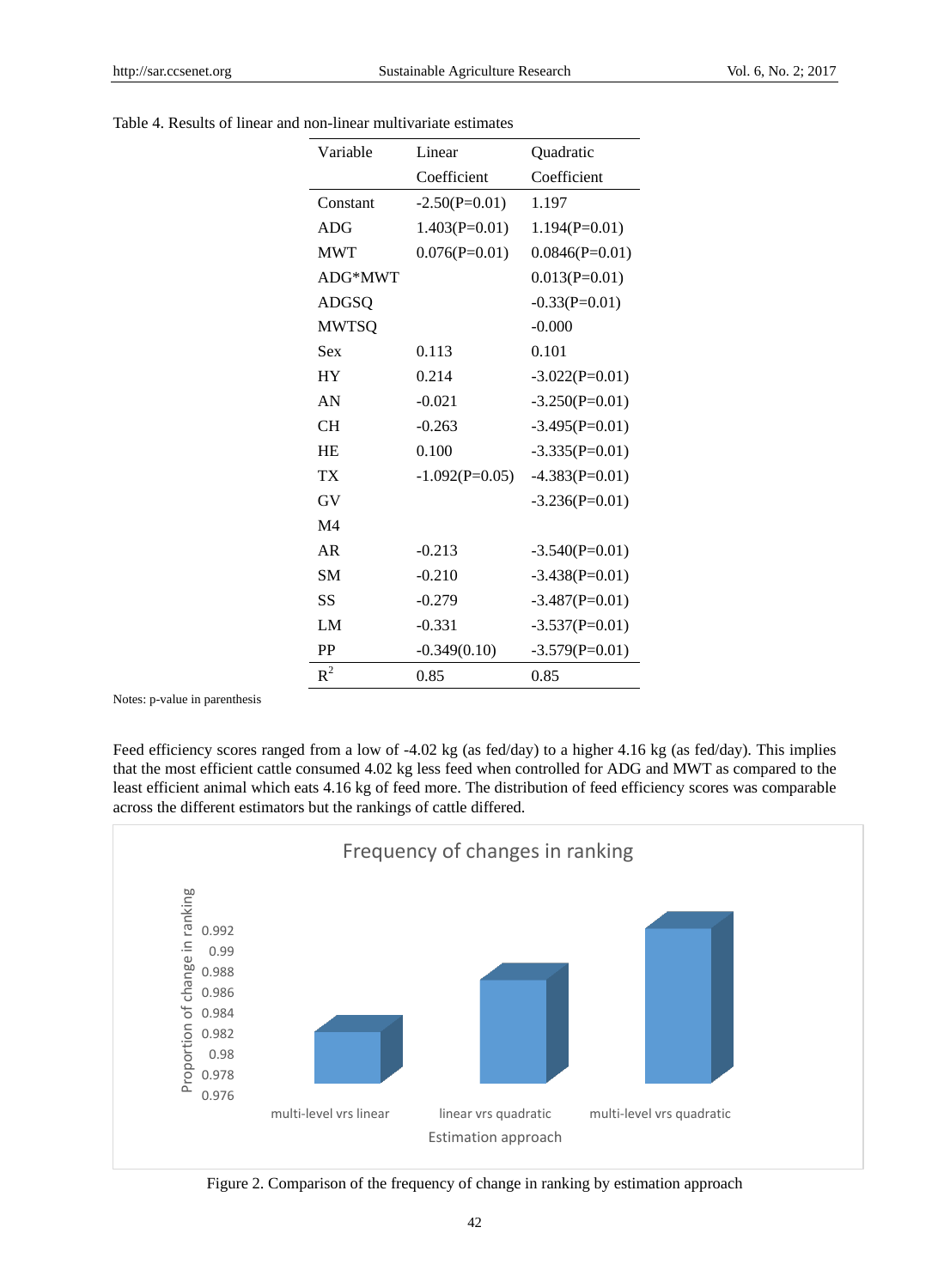From Figure 2, the feed efficiency rankings of approximately 98-99% of cattle assessed changed by estimation approach. This translates to changes in 5500 animals in the total sample of 5600 animals. The greatest variability was between the multi-level and quadratic estimate whilst the multi-level and linear model showed the least variation in ranking. This notwithstanding, the results imply that estimation approach significantly impacts the feed efficiency scores and rankings of cattle.

To further illustrate the effect of the changes in ranking from the different estimates, a stochastic multi-year simulation model that tracks net returns and methane emissions from enteric fermentation was estimated. The size of the operation is assumed to be 5906 calves. For each estimator three intensities of selection are assessed-1, 5 and 10%. From the results of the multi-level estimates this translates to reductions (kg/day as fed) of 2.30(1%), 1.57(5%) and 1.24(10%). The corresponding rates of reduction (kg/day as fed) in the linear model are: 2.28(1%), 1.56(5%) and 1.23(105%). The rates of reduction (kg/day as fed) for the nonlinear estimation are: 2.29(1%), 1.55(5%) and 1.23(10%). Table 5 is a summary of results.

|             | Mean     | Min      | Max      | methane from enteric fermentation (tonnes) |  |
|-------------|----------|----------|----------|--------------------------------------------|--|
|             | (S/calf) | (S/calf) | (S/calf) |                                            |  |
| Base        | 86.42    | 9.96     | 191.13   | 696.54                                     |  |
|             |          |          |          | $1\%$                                      |  |
| multi-level | 116.85   | 42.82    | 220.11   | 619.56                                     |  |
| linear      | 116.68   | 42.64    | 219.95   | 619.58                                     |  |
| quadratic   | 107.31   | 32.53    | 211.03   | 643.68                                     |  |
| 5%          |          |          |          |                                            |  |
| multi-level | 107.14   | 32.34    | 210.86   | 644.12                                     |  |
| linear      | 107.09   | 32.29    | 210.81   | 644.24                                     |  |
| quadratic   | 102.91   | 27.77    | 206.83   | 654.82                                     |  |
| 10%         |          |          |          |                                            |  |
| multi-level | 102.76   | 27.61    | 206.69   | 655.2                                      |  |
| linear      | 102.76   | 27.61    | 206.69   | 655.2                                      |  |
| quadratic   | 102.72   | 27.57    | 206.66   | 655.29                                     |  |

Table 5. Economic and Environmental Analysis

From the multi-level model, higher feed efficiency is associated with improved economic and environmental outcomes. As compared to the base scenario, profits increase by: \$30.43, 20.72 and 18.28 at 1, 5 and 10% respectively. This corresponds to approximately 35, 24 and 21 % improvement in net returns. The corresponding reductions in methane emissions (tonnes) resulting from improvements in feed efficiency is 76.98, 52.42 and 41.34. Expectedly, both environmental and economic benefits increase as selection approaches the tail of the distribution.

Changes in methane and net returns from the multi-level estimates were more comparable to the linear estimator than the non-linear estimator. As showed in Figure 3, the differences between these measures were 0%, 0.24% and 0.6% for the linear model as compared 0-35% in the case of the nonlinear estimator. The highest differences occur at the upper tail of the distribution. It seems that as one moves further away from the tails of the distribution, the impact of estimation approach reduces.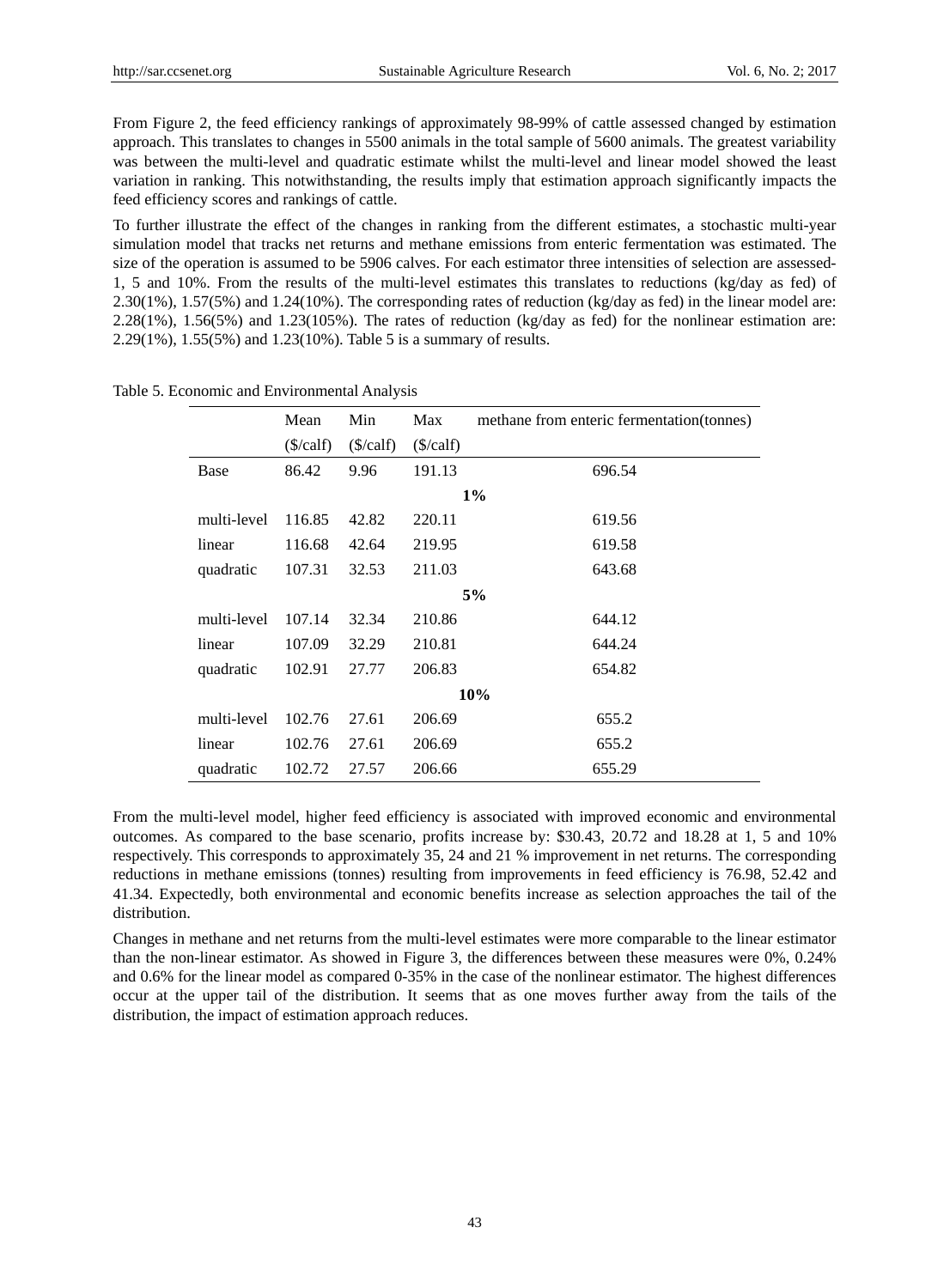

Figure 3. Differences in environmental and economic outcomes from linear and nonlinear estimator as compared to multi-level model

## **4. Conclusion**

As concerns continue to grow about the environmental impact of beef production, producers and researchers need to evaluate methods that can help to produce beef profitably while minimizing the effect on the environment. Using RFI (a measure of feed efficiency) as another selection criteria along with production traits can be an effective tool in achieving this objective. Historically, selection in beef cattle has focused on output traits resulting in differences in genetic improvements in these traits as compared to feed efficiency. Also, cattle are relatively less efficient as compared to other livestock-hogs and poultry. Breeding programs designed to improve the trait require the inclusion of both genotypic and phenotypic information. Even in the case of new DNA-based selection programs, phenotypic measurements are required in training population to validate genotypes. It is not unlikely that this may require data on cattle raised under different conditions and treatments. Feed intake however varies under the different conditions and the rigorous modelling of the different sources of heterogeneity can impact the accuracy of feed efficiency estimates. Given the multiplicity of factors that can influence feed intake, overfitting of conventional linear estimators can occur. This can negatively impact inferences made from parameter estimates. For feed efficiency, this can translate into errors in the ranking of the feed efficiency performance of cattle and the in selection of breeding stock for breeding. In this paper, we proposed and assessed the performance of a multi-level regression estimator and compared the feed efficiency rankings of cattle. Our results show that the ranking of cattle is sensitive to estimation approach. The multi-level estimator compared favorably with the conventional linear estimator when selections outcomes were assessed at the means of different percentiles. There were however minor deviations at the upper tail of the feed efficiency distribution where selection is most likely to occur. This suggests that the multi-level estimator can at the very least yield similar outcomes as conventional estimators whilst incorporating heterogeneity more robustly. We also assessed the economic and environmental impact of selection at different percentiles for the different estimators. This analysis was situated in the context of a feeding operation comprising 5600 animals. Our results show that selection for feed efficiency can increase net returns and reduce methane emission from enteric fermentation sources. A unit reduction in feed intake (kg as fed/day) was associated with an average increase of \$13.23 in net returns and 33.46 tonnes reduction in emission at the end of the feeding period. On a percent intake basis, this translates into a 2.3% increase in net returns for each percent improvement in efficiency. This is lower than the 4.3% increase in profits reported in Fox, Tedeschi and Guiroy, (2001). The modelling assumptions in the two studies are not the same.

Selection for different traits in beef cattle requires performance data on multi-traits and genetic merit values. The genetic and phenotypic relationships with other traits are also considered together in formulating a breeding objective, and used to develop selection indices. Our focus on a single trait is limiting as we do not factor the economic implications of correlations with other traits. Ultimately, progeny performance is one input amongst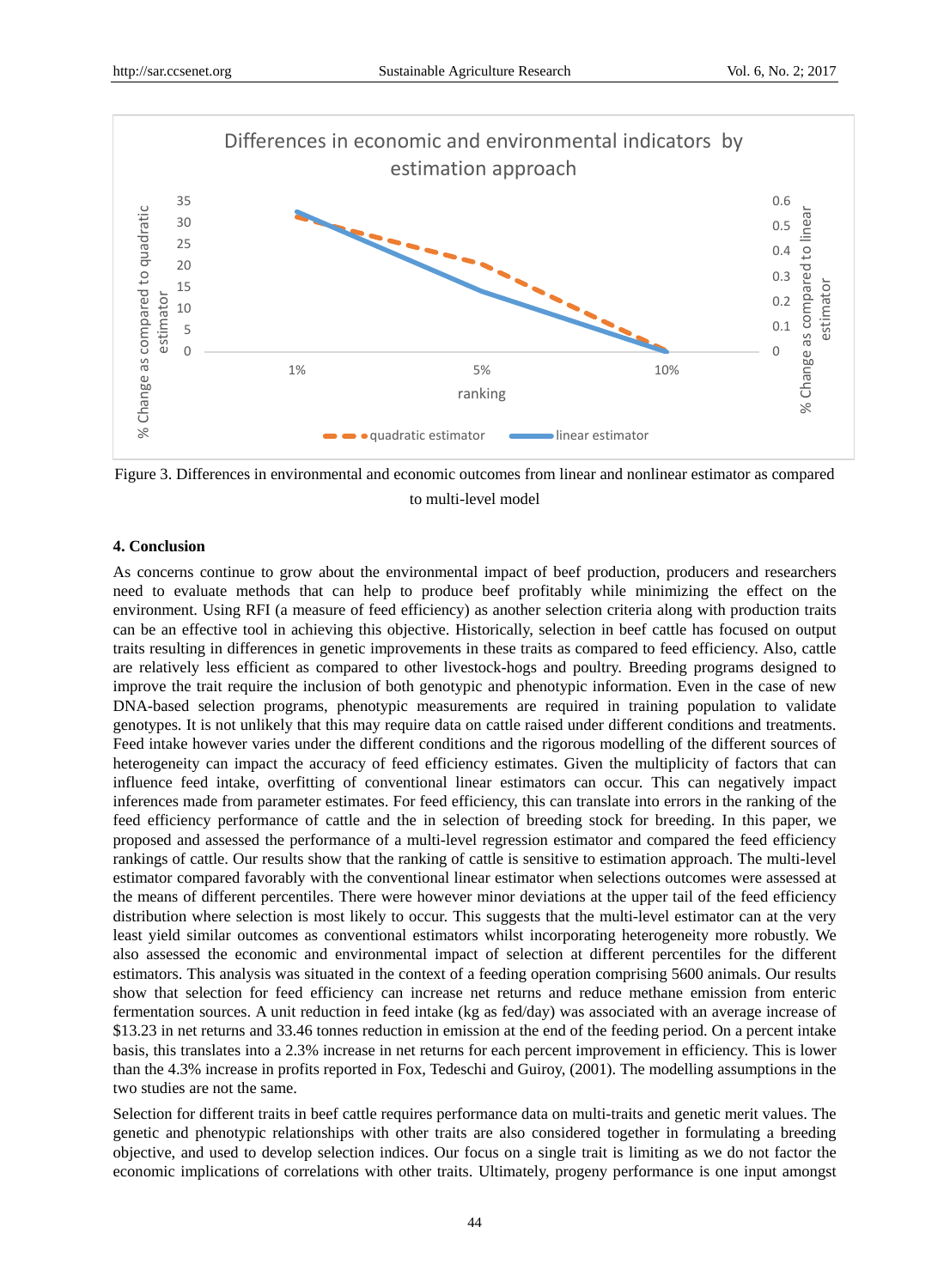many in the selection of breeding stock and our results must be interpreted keeping this caveat in mind. This notwithstanding, as showed in this study, rigorous empirical analysis of phenotypic data can have far-reaching implications.

#### **Acknowledgements**

Acknowledgements: Authors are grateful to Steve Miller and John Basarab for helpful comments and suggestions on an earlier draft of this paper. The usual disclaimer applies. Funding for this research was provided by Livestock Gentec and Genome Canada.

#### **References**

- Alberta Agriculture and Food, (2008). The Beef Cow-calf Cattle Manual. Government of Alberta. Edmonton, AB.
- Alberta Agriculture and Rural Development, (2004). The drylot backgrounding of feeder cattle: Economic and productive performance. Retrieved May 21, 2015, from http://www1.agric.gov.ab.ca/\$department/deptdocs.nsf/all/econ8253
- Angus Beef, (2015). Angus genetic trend by birth year. Retrieved May 21, 2015, from http://www.angus.org/nce/genetictrends.aspx
- Archer, J. A., Richardson, E. C., Herd, R. M., & Arthur, P. F. (1999). Potential for selection to improve efficiency of feed use in beef cattle: A review. *Australian Journal Agricultural Research* 50,147-161. http://dx.doi.org/10.1071/A98075
- Arthur, P. F., Archer, J. A., Johnston, D. J., Herd, R. M., Richardson, E. C., & Parnell, P. F. (2001). Genetic and phenotypic variance and covariance components for feed intake, feed efficiency, and other post-weaning traits in Angus cattle. *Journal of Animal Science, 79*, 2805-2811. https://doi.org/10.2527/2001.79112805x
- Arthur, P. F., Renand, G., & Krauss, D. (2001). Genetic and phenotypic relationships among different measures of growth and feed efficiency in young Charolais bulls. *Livestock Production Science, 68*(2), 131-139. https://doi.org/10.1016/S0301-6226 (00)00243-8
- Babcock, A. H., Cernicchiaro, N., White, B. J., Dubnicka S. R., Thomson, D.U., Ives, S. E., Scott, H. M., Milliken, G. A., & Renter. D. G. (2013). A multivariable assessment quantifying effects of cohort-level factors associated with combined mortality and culling risk in cohorts of U.S. commercial feedlot cattle. *Preventive Veterinary Medicine, 108*, 38-46. https://doi.org/10.1016/j.prevetmed.2012.07.008
- Barker-Neef, J. M., Buskirk, D. D., Black, J. R., Doumit, M. E., & Rust, S. R. (2001). Biological and economic performance of early-weaned Angus steers*. Journal Animal Science* 79, 2762-2769. http://dx.doi/10.2527/2001.79112762x
- Basarab, J. A., Beauchemin, K. A., Baron, V. S., Ominski, K. H., Guan, L. L., Miller, S. P., & Crowley, J. J. (2013). Reducing GHG emissions through genetic improvement for feed efficiency: effects on economically important traits and enteric methane production. *Animal, 7*(s2), 303-315. https://doi.org/10.1017/S1751731113000888
- Basarab, J. A., Colazo, M. G., Ambrose, D. J., Novak, Mccartney, S., D., & Baron, V. S. (2011). Residual feed intake adjusted for backfat thickness and feed frequency is independent of fertility in beef heifers. *Canadian Journal Animal Science, 91*, 573-584. https://doi.org/10.4141/cjas2011-010
- Basarab, J. A., Price, M. A., Aalhus, J. L., Okine, E. K., Snelling, W. M., & Lyle, K. L. (2003). Residual feed intake and body composition in young growing cattle. *Canadian Journal of Animal Science, 83*, 189-204. https://doi.org/10.4141/A02-065
- Basarab, J., Baron, V., López-Campos, Ó., Aalhus, J., Haugen-Kozyra, K., & Okine, E. (2012). Greenhouse gas emissions from calf-and yearling-fed beef production systems, with and without the use of growth promotants. *Animal, 2*, 195-220. https://doi.org/10.3390/ani2020195
- Berry, D. P., & Crowley, J. J. (2013). Genetics of feed efficiency in dairy and beef cattle. *Journal of Animal Science, 91*, 1594-1613. https://doi.org/10.2527/jas.2012-5862
- Berthiaume, R., Mandell, I., Faucitano, L., & Lafreniere, C. (2006). Comparison of alternative beef production systems based on forage finishing or grain-forage diets with or without growth promotants: 1. Feedlot performance, carcass quality, and production costs. *Journal of Animal Science, 84*, 2168-2177. https://doi.org/10.2527/jas.2005-328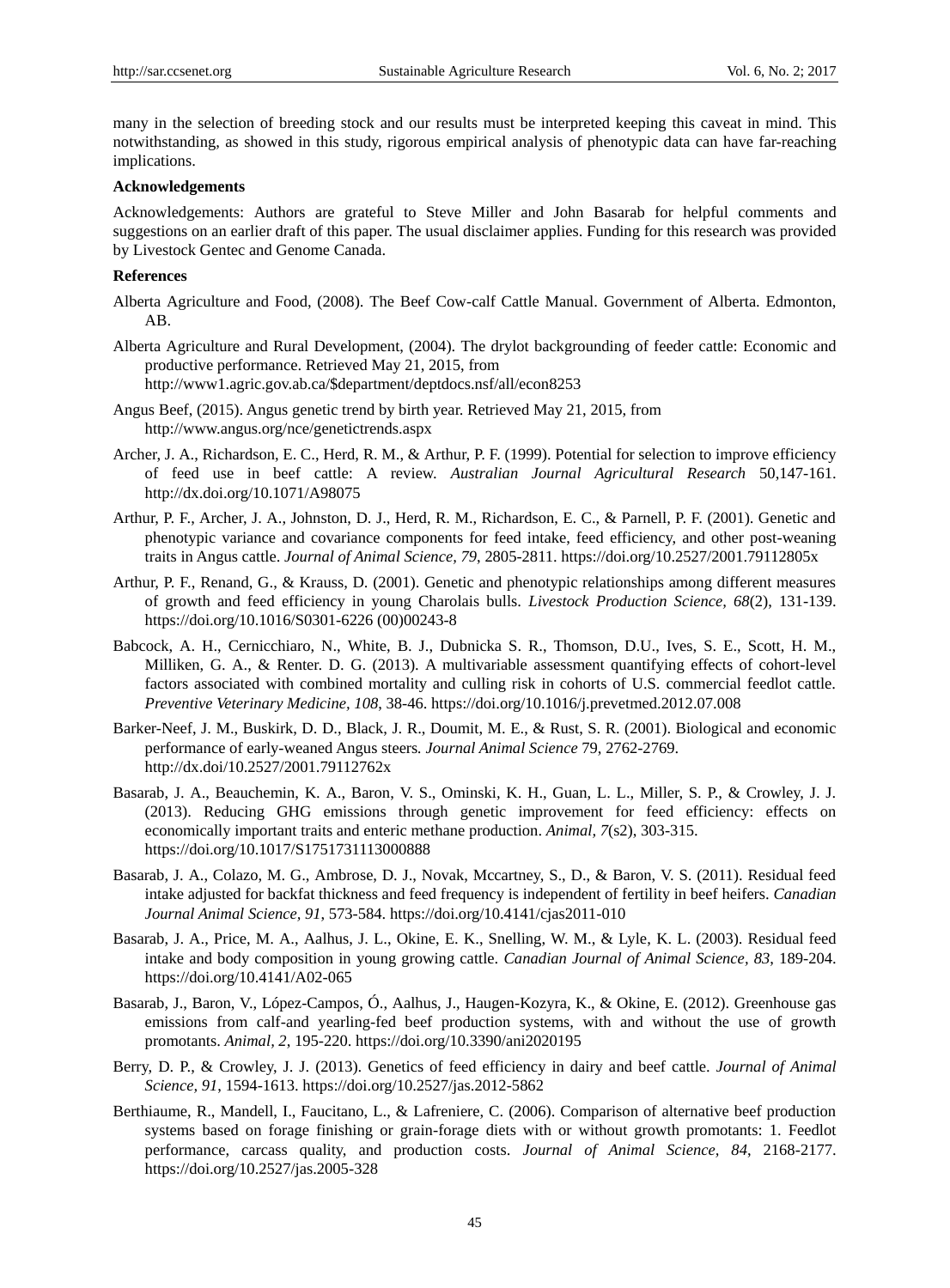- Brelin, B., & Brannang, E. (1982). Phenotypic and genetic variation in feed efficiency of growing cattle and their relationship with growth rate, carcass traits and metabolic efficiency. *Swedish Journal of Agricultural Research, 12*, 29-34.
- Brody, S., (1945). Bioenergetics and Growth, with Special Reference to the Efficiency Complex in Domestic Animals. Reinhold Publishing Corp, New York.
- Carlberg, J., & Brown, W. J. (2001). An economic analysis of cow-calf retained ownership strategies. *The Journal of the ASFMRA*, 64-71.
- Cernicchiaro, N., Renter, D. G., Xiang, S., White, B. J., & Bello, N. M. (2013). Hierarchical Bayesian modeling of heterogeneous variances in average daily weight gain of commercial feedlot cattle. *Journal of Animal Science, 91*, 2910-2919. https://doi.org/10.2527/jas.2012-5543
- Cooprider, K. L., Mitloehner, F. M., Famula, T. R., Kebreab, E., Zhao, Y., & Van Eenennaam, A. L. (2011). Feedlot efficiency implications on greenhouse gas emissions and sustainability. *Journal of Animal Science, 89*, 2643-2656. http://dx.doi/10.2527/jas.2010-3539
- Dilenzo, W., & Lamb, G. C. (2012). Environmental and economic benefits of selecting beef cattle for feed efficiency. Department of animal science, Florida cooperative extension service, University of Florida, Florida.
- Durunna, O. N., Mujibi, F. D. N., Goonewardene, L., Okine, E. K., Basarab, J. A., Wang, Z., & Moore. S. S. (2011). Feed efficiency differences and re-ranking in beef steers fed grower and finisher diets. *Journal of Animal Science, 89*, 158-167. http://dx.doi/10.2527/jas.2009-2514
- Environment Canada, (2012). Quantification protocol for selection for low residual feed intake in beef cattle. Retrieved May 21, 2015, from<https://extranet.gov.ab.ca/env/infocentre/info/library/8562.pdf>
- Environment Canada, (2016). Understanding global warming potentials. Retrieved February 14, 2017, from https://www.epa.gov/ghgemissions/understanding-global-warming-potentials
- Fluharty, F. L., Loerch, S. C., Turner, T. B., Moeller, S. J., & Lowe, G. D. (2000). Effects of weaning age and diet on growth and carcass characteristics in steers. *Journal of animal science, 78*(7), 1759-1767. http://dx.doi/10.2527/2000.7871759x
- Fox, D. G., Tedeschi, L. O., & Guiroy, P. J. (2001). Determining feed intake and feed efficiency of individual cattle fed in groups: in Proc Beef Impr Fed 33rd Ann Res Symp Annu Meet, 33, 80-98.
- Gelman, A., (2006). Multilevel (hierarchical) modeling: what it can and cannot do. *Technometrics*, *48*. http://dx.doi.org/10.1198/004017005000000661
- Hedeker, D., & Gibbons, R. D. (1994). A random-effects ordinal regression model for multilevel analysis. *Biometrics, 50*, 933-944. http://dx.doi/10.2307/2533433
- Hoque, M.A., Kadowaki, H., Shibata, T., Oikawa, T., & Suzuki, K. (2009). Genetic parameters for measures of residual feed intake and growth traits in seven generations of duroc pigs. *Livestock Science* 121, 45-49. DOI: http://dx.doi.org/10.1016/j.livsci.2008.05.016
- Johnson Z.B., Chewning J.J., & Nugent, R.A. (1999). Genetic parameters for production traits and measures of residual feed intake in large white swine. *Journal of Animal Science, 77*, 1679-1685.
- Koch, R. M., Swiger, L. A., Chambers D., & Gregory K. E. (1963). Efficiency of feed use in beef cattle. *Journal of Animal Science, 22*, 486-494. http://dx.doi/10.2527/jas1963.222486x
- Korver, S., (1988). Genetic aspects of feed intake and feed efficiency in dairy cattle: a review*. Livestock Production Science, 20*, 1-13. http://dx.doi.org/10.1017/S1751731113001687
- Lawrence, J. D., & Ibarburu, M. A., (2007). Economic analysis of pharmaceutical technologies in modern beef production. Iowa State University Agricultural Economic Research Report. Iowa State University, Ames.
- Lu, D., Miller, S., Sargolzaei, M., Kelly, M., Vander Voort, G., Caldwell, T., Wang, Z., Plastow, G., Moore, S. (2013). Genome-wide association analyses for growth and feed efficiency traits in beef cattle. *Journal Animal Science, 91*, 3612-3633. http://dx.doi/10.2527/jas.2012-5716
- Myers, S. E., Faulkner, D. B., Ireland, F. A., Berger, L. L., & Parrett, D. F., (1999). Production systems comparing early weaning to normal weaning with or without creep feeding for beef steers. *Journal of Animal Science, 77*, 300-310. http://dx.doi/10.2527/1999.772300x
- Ng, Z., Nkrumah, J. D., Li, C., Basarab, J. A., Goonewardene, L. A., Okine, E. K., & Moore, S. S., (2006). Test